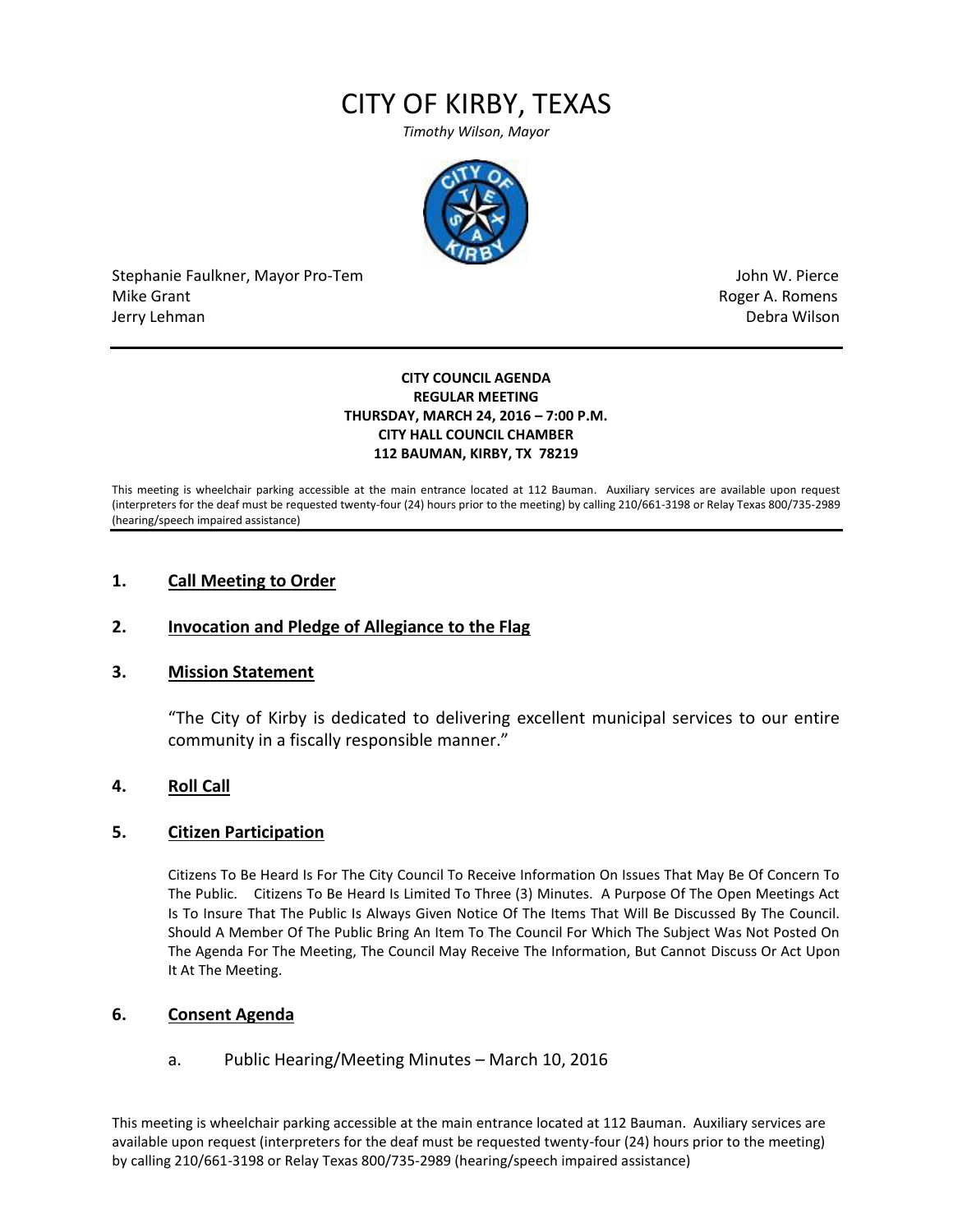## **7. Special Consideration Item**

a. Coronation of HOBO King and Queen

## **8. Presentations**

- a. Employee Of The Month
- b. Profiling From Police Department

## **9. Discussion And Possible Action**

- a. Discussion And Possible Action Regarding A Boundary Adjustment Requesting Land From San Antonio Along Springfield Road, Buzz Aldrin Drive, Corian Glen Drive, Blue Spruce Drive And Swann Lane As Well As Land Bordered By Gibbs Sprawl Road On The North And Seguin Road (F.M. 78) On The South
- b. Discussion And Possible Action To Consider The City Manager Review Process And Set A Date And Time For Review, And Answer Any Council Member Questions Regarding The Evaluation

## **10. Requests and Announcements**

a. Requests By Mayor And Council Members For Items To Be Placed On Future City Council Agendas And Announcements On City Events/Community Interests

## **11. Adjournment**

 Monique L. Vernon City Manager

\_\_\_\_\_\_\_\_\_\_\_\_\_\_\_\_\_\_\_\_\_\_\_\_\_\_\_

Patty Cox, TRMC City Secretary

\_\_\_\_\_\_\_\_\_\_\_\_\_\_\_\_\_\_\_\_\_\_

The City Council reserves the right to adjourn into executive session at any time to discuss any of the matters listed on this agenda if authorized by Texas Government Code Section 551.071, Consultation with Attorney, Texas Government Code Section 551.072, Deliberations about Real Property, Texas Government Code Section 551.074, Personnel Matters, and Texas Government Code Section 551.076, Security Devices or Security Audits.

**CERTIFICATE** 

This meeting is wheelchair parking accessible at the main entrance located at 112 Bauman. Auxiliary services are available upon request (interpreters for the deaf must be requested twenty-four (24) hours prior to the meeting) by calling 210/661-3198 or Relay Texas 800/735-2989 (hearing/speech impaired assistance)